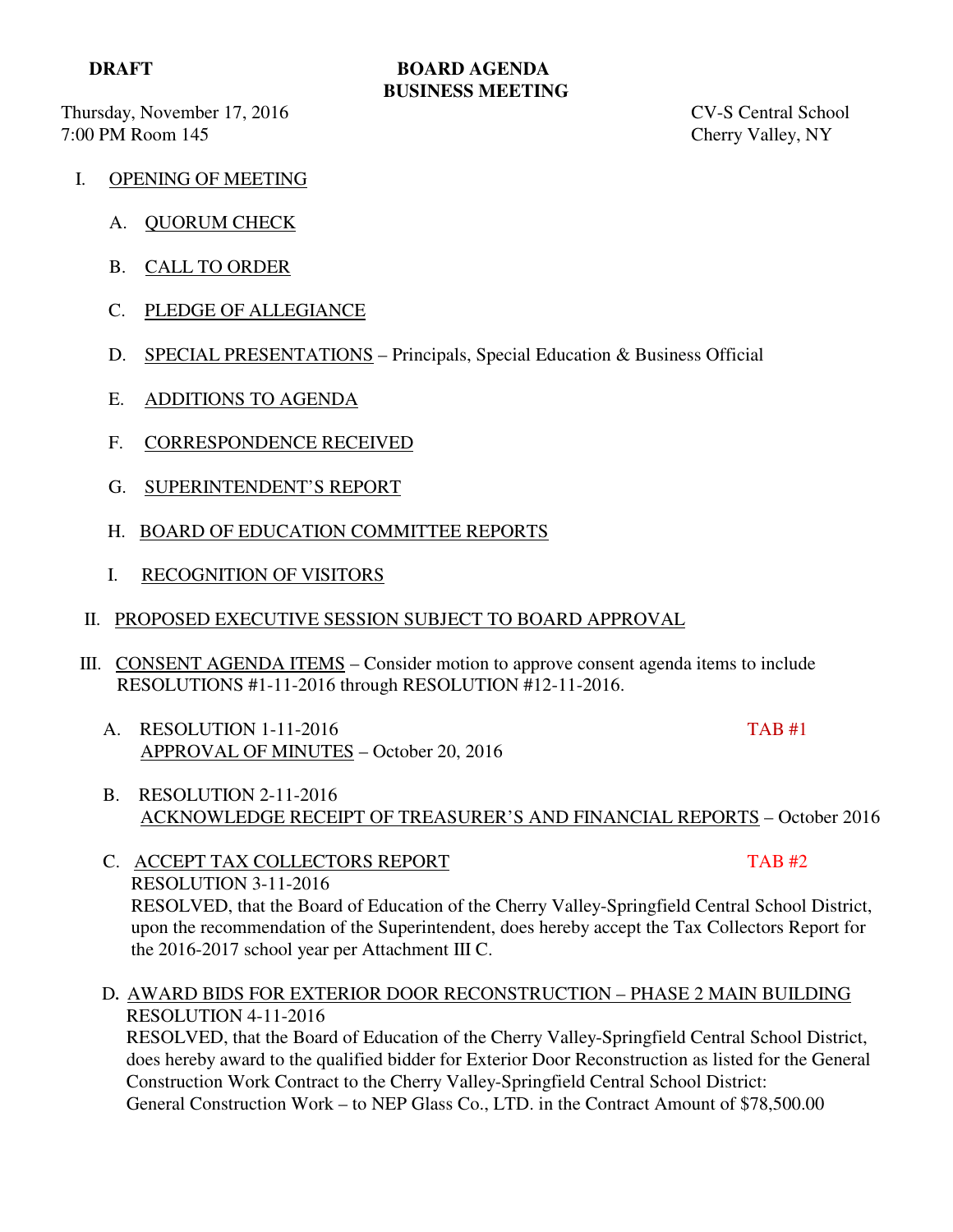# E. APPROVE PROFESSIONAL DEVELOPMENT PLAN

# RESOLUTION 5-11-2016

 RESOLVED, that the Board of Education of the Cherry Valley-Springfield Central School District, upon the recommendation of the Superintendent, does hereby approve the Professional Development Plan as per Attachment III E.

# F. PERSONNEL

# RESOLUTION 6-11-2016

 RESOLVED, that the Board of Education of the Cherry Valley-Springfield Central School District does hereby accept the resignation of Debra Whiteman as a Teacher's Aide effective October 21, 2016.

# RESOLUTION 7-11-2016

 RESOLVED, that the Board of Education of the Cherry Valley-Springfield Central School District, upon the recommendation of the Superintendent, does hereby appoint Debra Whiteman to a position as a Licensed Teacher's Assistant for a probationary period effective October 21, 2016 through through October 20, 2020.

## RESOLUTION 8-11-2016

 RESOLVED, that the Board of Education of the Cherry Valley-Springfield Central School District, upon the recommendation of the Superintendent, does hereby approve the following Extra-curricular appointments for the 2015-2016 school year: After School Study Hall – Sarah Williams

### RESOLUTION 9-11-2016

 RESOLVED, that the Board of Education of the Cherry Valley-Springfield Central School District, upon the recommendation of the Superintendent, does hereby appoint the following as Tellers for the Bus Purchase Vote to be held on December 15, 2016:

| Kathryn Lane     | Ruth Schultz | Delores Weeks – Head Teller |
|------------------|--------------|-----------------------------|
| Anne Lennebacker | Carol Page   |                             |

### RESOLUTION 10-11-2016

 RESOLVED, that the Board of Education of the Cherry Valley-Springfield Central School District, upon the recommendation of the Superintendent, does hereby appoint the following as a Substitute Teller for the Bus Purchase Vote and to be held on December 15, 2016: Amy Russo

### RESOLUTION 11-11-2016

 RESOLVED, that the Board of Education of the Cherry Valley-Springfield Central School District, upon the recommendation of the Superintendent, does hereby appoint the following as Instructional Support Staff Substitutes for the 2016-2017 school year: Holly Patterson Cherry Valley

### RESOLUTION 12-11-2016

 RESOLVED, that the Board of Education of the Cherry Valley-Springfield Central School District, upon the recommendation of the Superintendent, does hereby approve the following as volunteers for the 2016-2017school year:

 Patricia Johnson Karen Rury Eco Weller Rhonda King Stacy Johansen Christopher Barown Susan Viscosi